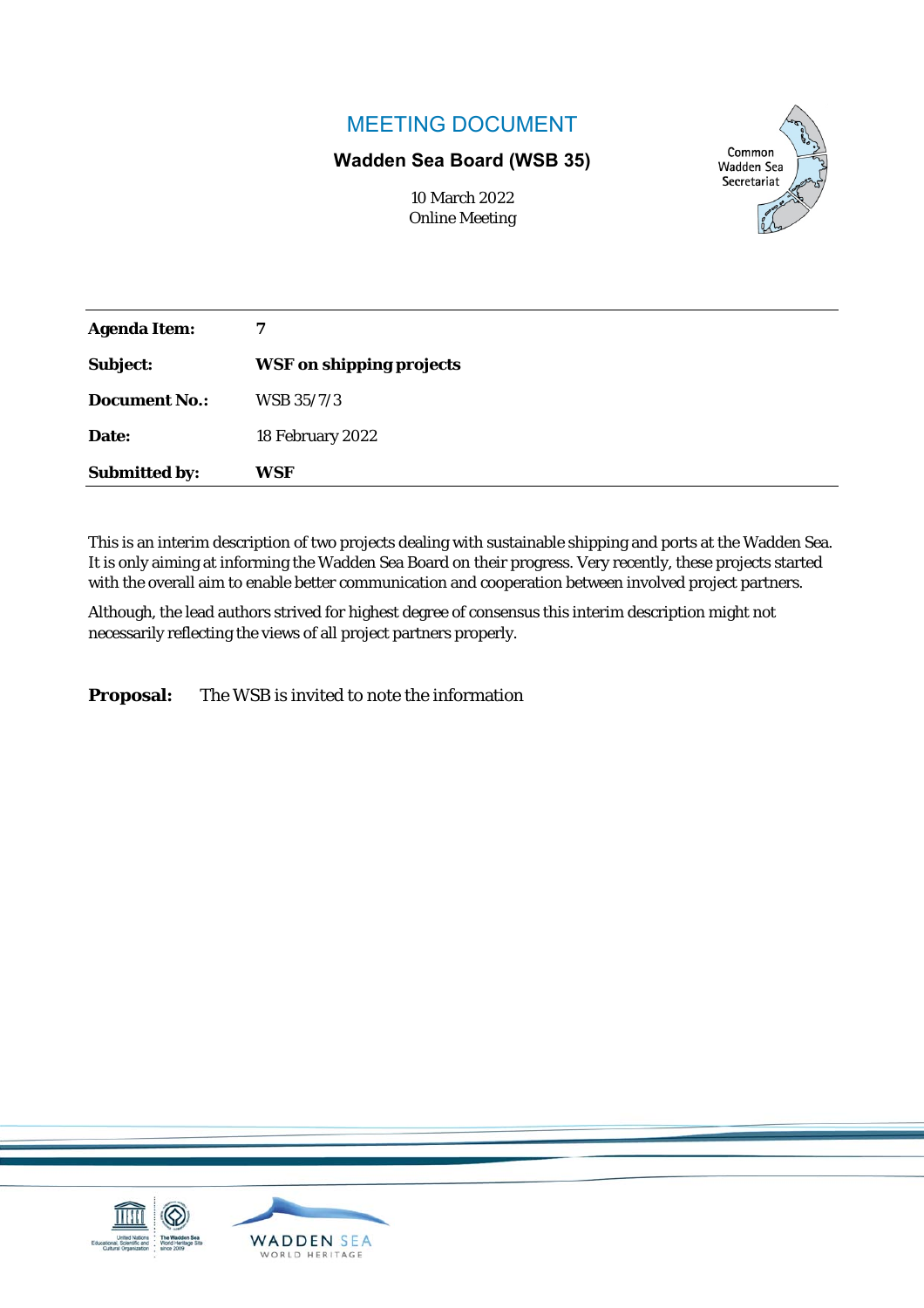## Content

| 1 |                              |                                                                        |
|---|------------------------------|------------------------------------------------------------------------|
|   |                              |                                                                        |
|   |                              |                                                                        |
|   |                              |                                                                        |
|   |                              |                                                                        |
|   |                              |                                                                        |
|   |                              |                                                                        |
|   |                              |                                                                        |
|   | 3 <sup>7</sup><br>5.2<br>5.3 | Project Partners - Sustainable shipping and ports at the Wadden Sea  6 |

#### **Lead authors<sup>1</sup>**

-

| Dr. Frank Ahlhorn       | Wadden Sea Forum        |
|-------------------------|-------------------------|
| Dr. Hans-Ulrich Rösner  | WWF – Wadden Sea Office |
| Dr. Aline Kühl –Stenzel | NABU                    |

### **Supported by the partners of the WSB and the DBU project:**



<sup>&</sup>lt;sup>1</sup> Dr. Rösner and Dr. Ahlhorn are official advisors of the Wadden Sea Board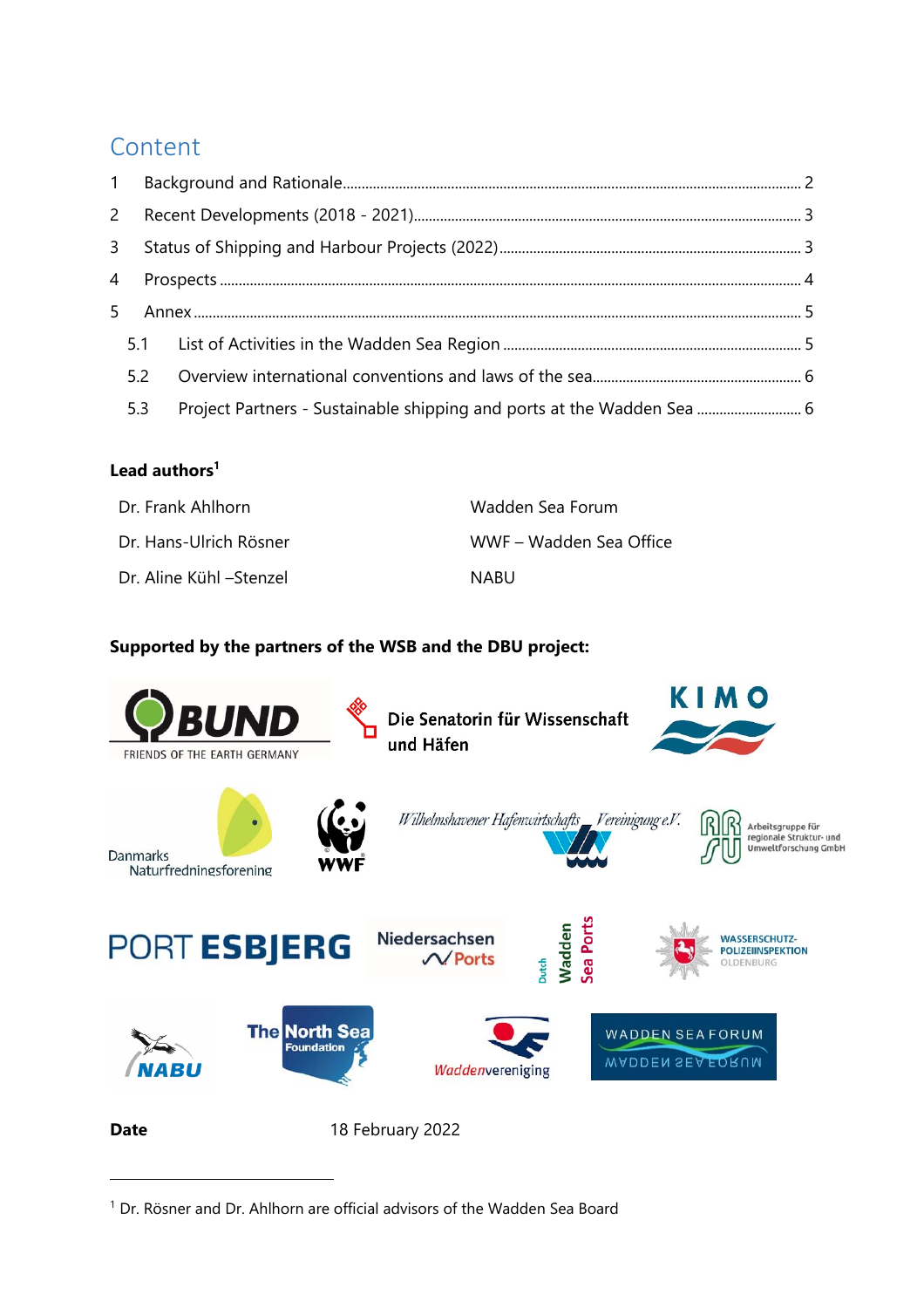## 1 Background and Rationale

The sectors of shipping and ports are important businesses along the Wadden Sea coast, which contribute to socio-economic welfare of the Wadden Sea Region and beyond. For a healthy future, these sectors are facing the necessity of improvements in their sustainability and environmental footprint, also to reach wide acceptance as (still) growing economic sector<sup>2</sup>. Selected Wadden Sea Ports contribute to taking on their responsibility by taking part in the Ecoports and further sustainability certifications, and implementing the associated duties. There are also improvements of shipping safety in order to reduce the risk of marine pollution. The question is, how we can build upon these developments and what adaptation is possible?

Shipping continues to be a source of risk for the Wadden Sea area. There are recent incidents like accidents, near collisions and the loss of cargo<sup>3</sup> as well as future offshore developments associated with the need for energy transition and increasing vessel traffic. Ports have effects on the ecological system, for instance by dredging and dumping. At the same time, the inscription of the Wadden Sea area as World Heritage site and as PSSA in 2002 requires new attention and awareness<sup>4</sup>.

National and regional governments, the green NGO's in the Wadden Sea area ("Wadden Sea Team", WST) as well as the Forum for the trilateral Wadden Sea Region ("Wadden Sea Forum", WSF) with its stakeholders perceive rising concerns of the society in the Wadden Sea Region about potential negative impacts and risks. For example, the National Park Advisory Board in Lower Saxony experienced in their membership an increasing concern and requested to take action on improvements within the shipping business. This was seconded by the resolution of the National Park curatorships of Nordfriesland and Dithmarschen in Schleswig-Holstein<sup>5</sup>.

Over the past 100 years many activities for the improvement of shipping safety and the reduction of pollution caused by ship traffic, for example, have been developed and implemented on European and international level. In Annex 5.2 a timeline of existing conventions and agreements as parts of law of the sea (mainly encouraged by major accidents, e.g. EU Erika-Packages) is shown. Thus, the development of the law of the sea integrates general aspects for shipping as well as specific environmental aspects, and installs different communication and discussion platforms as well as decision-making bodies on European and international level (e.g. IMO).

In order to address the topic of shipping adequately in the Trilateral Wadden Sea Cooperation (TWSC), the DENGERNETH Admin group was established in 2016 $<sup>6</sup>$ . After a decision of the TWSC</sup>

<sup>&</sup>lt;sup>2</sup> More than 5,000 participants at the DNV online conference on "Fuel of the Future" in January 2022 indicated that the notion of climate change and the shared responsibility of the shipping sector (including the entire supply chain) to reduce and minimise e.g. GHG emissions is high on their agenda

<sup>&</sup>lt;sup>3</sup> Recent example was the loss of more than 330 containers by the MSC Zoe in January 2019

<sup>4</sup> For example: By signing a **Letter of Intent** in 2018 the Wadden Seaports show the willingness to reduce the impact they have on the environment

<sup>5</sup> An overview of selected activities in the Wadden Sea Region is listed in Annex 5.1

<sup>6</sup> Two bilateral agreements were existing as NETHGER in 1991 and DENGER in 1993/2000, which were replaced by the trilateral agreement for the DENGERNETH in 2010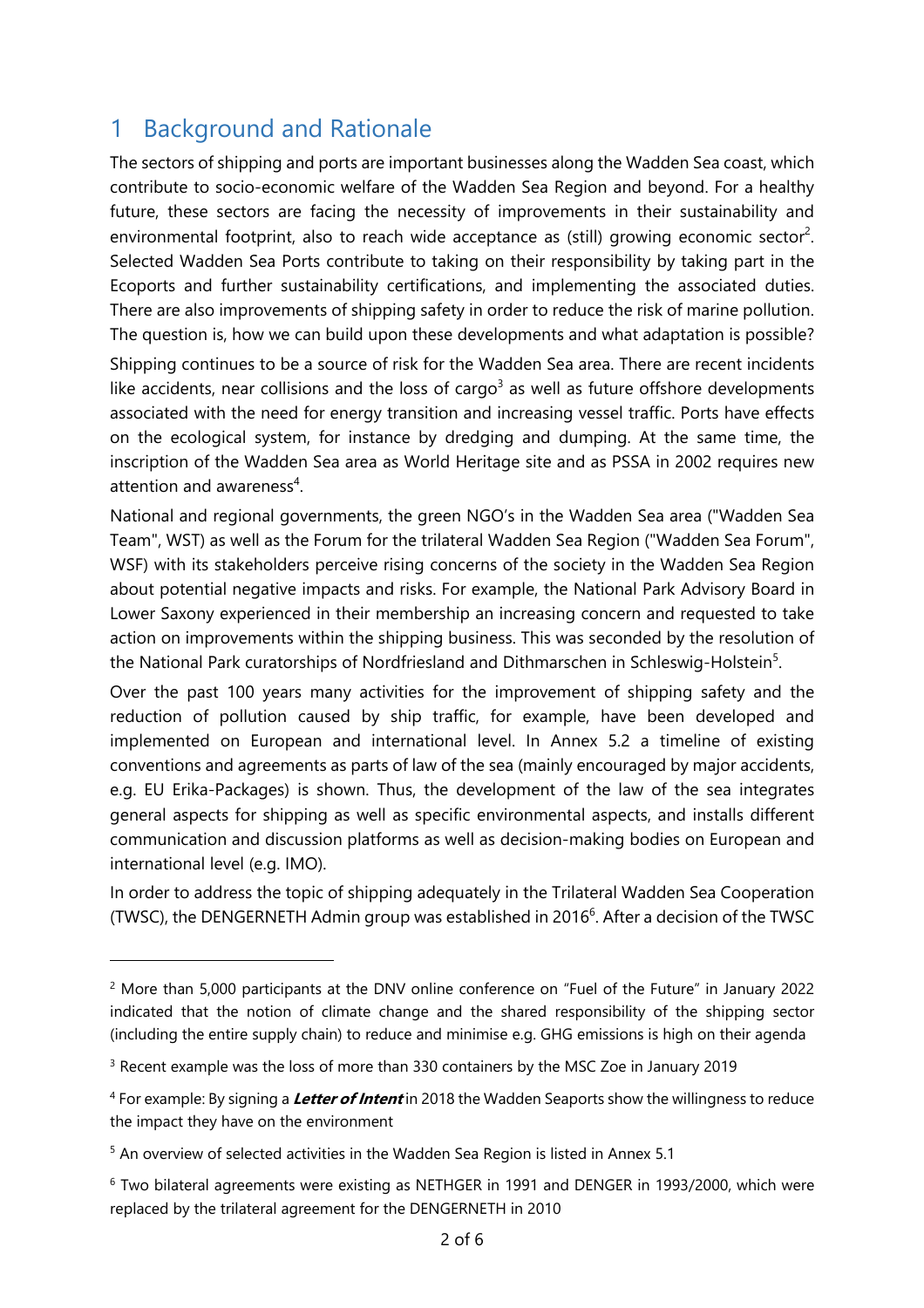not to continue the Working Group Shipping at WSB18<sup>7</sup>, the DENGERNETH-MARAD group (the function of which is/was partly covered by the meetings of members of the Bonn Agreement) was requested for advise on shipping issues, i.e. overview of the implementation of the relevant provisions of the Tønder Declaration, incl. its Annex 5, and to foster the transboundary dialogue between the relevant shipping authorities. Since 2018, the DENGERNETH-MARAD group has not (fully) met, and has now seemingly ceased to exist, thus leaving no designated trilateral body commissioned to shipping issues.

# 2 Recent Developments (2018 - 2021)

In 2019, the WSF proposed to the TWSC to organise a Trilateral Round Table "Shipping safety". Hence, the WSF was working on this issue in close cooperation with the Common Wadden Sea Secretariat (CWSS) and the Task Group Management (TG-M) of the TWSC $8$ .

In 2020, two attempts of organising a kick-off meeting of the Trilateral Round Table "Shipping safety" as a physical event were cancelled due to the Covid situation. In mid-2020, based on the stakeholder analysis of the WSF, which was conducted under the auspices of the Lower Saxon National Park Wadden Sea authority, the approach of organising the Trilateral Round Table was adapted.

Based on the stakeholder analysis, bilateral interviews with relevant stakeholders and actors from the member countries and from different sectors were held by the WSF secretariat. A majority of the interviewees signalled their appreciation of this revised approach and clearly indicated the willingness of stepping into a new dialogue between shipping and ports sectors and nature and environmental conservation. Also the results of an online survey conducted during the stakeholder analysis clearly indicated that a dialogue was requested by stakeholders of different sectors and branches in the trilateral Wadden Sea Region.

Regarding these promising signals and indications, the WSF supported by the CWSS and the TG-M began to plan the first Trilateral Round Table "Shipping"<sup>9</sup> in spring 2021. Once again, originally planned as a physical meeting to enable personal contacts between the stakeholders, it had to be changed to an online meeting. More than 30 participants registered, displaying a broad spectrum of stakeholders from the trilateral Wadden Sea Region according to the respective issue. Finally, the kick-off meeting was postponed on very short notice. Postponement was necessary because of the cancellation through relevant representatives from the member countries.

# 3 Status of Shipping and Harbour Projects (2022)

-

In order to work on specific declaration points of the Leeuwarden Declaration (2018), the WST proposed to conduct a project on shipping and ports in the Wadden Sea area. In 2020, the WST submitted the first draft to the WSB31 and, finally, after a long journey two shipping

<sup>&</sup>lt;sup>7</sup> Meetings of the Wadden Sea Board (WSB) are abbreviated as WSB18, 18<sup>th</sup> meeting of the WSB

<sup>8</sup> WSB29/5.5/1 Shipping Safety, WSB30/5.8./2 WSF proposal on joint shipping group, WSB30/5.8/3 TG-M proposal on WSF proposal on joint shipping group

<sup>9</sup> The focus of the Trilateral Round Table changed due to the outcomes of the interviews and the online survey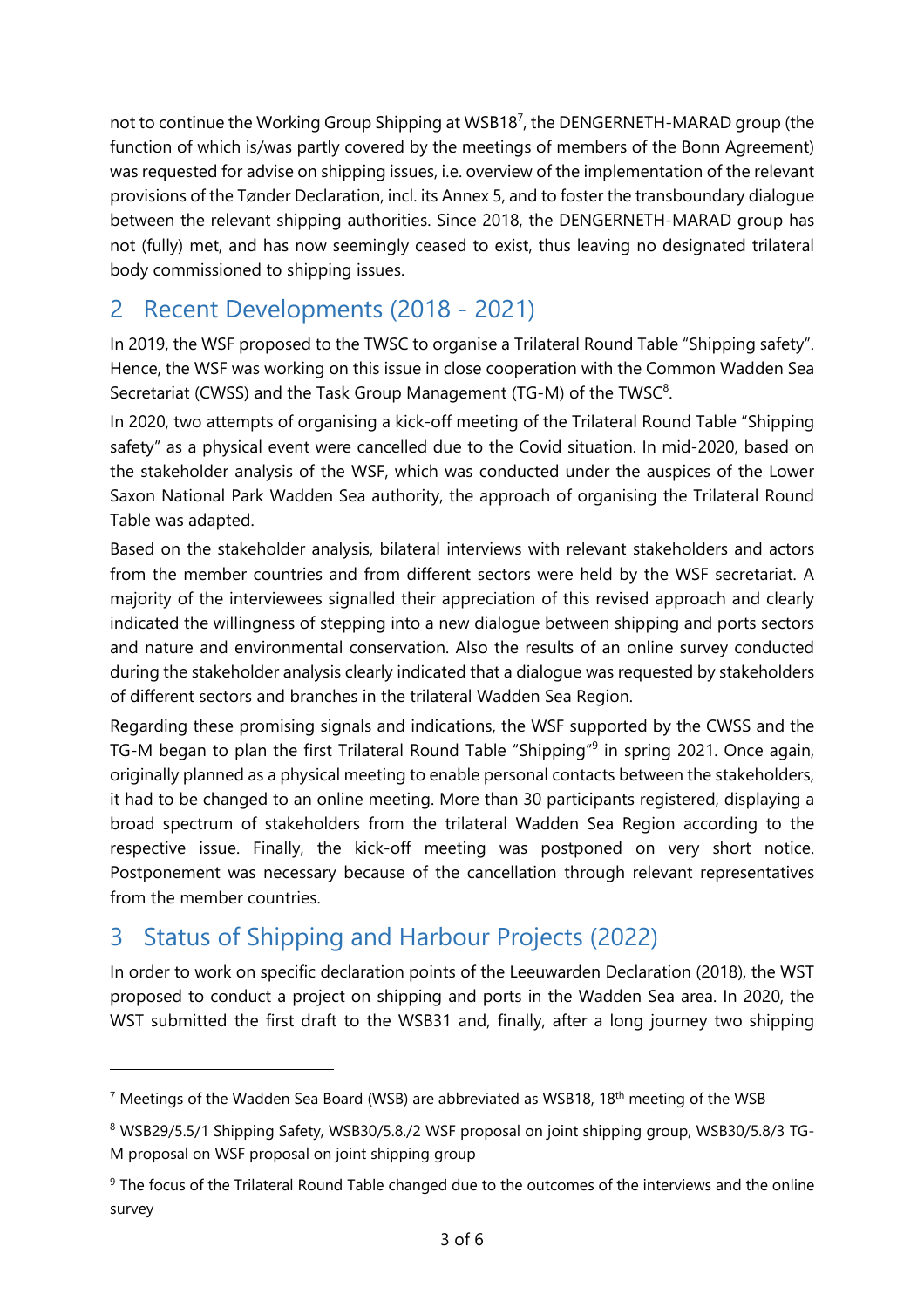projects were approved. The original WST proposal was split into two parts with different funding sources.

The smaller project part entitled "Sharing and developing knowledge to strengthen the contribution of shipping to a well-protected Wadden Sea World Heritage" funded by the WSB is dealing with: a) the compilation of best practises and existing information on the recent activities with regard to sustainable development of the ports and Wadden Sea island ferries, b) the development of scenarios for evaluating existing and recommending new Associated Protective Measures for the Wadden Sea PSSA, c) facilitating dialogue amongst ferry operators and other relevant stakeholders regarding nature-friendly ferries in the Wadden Sea and d) safeguarding and discussing progress from the lessons learnt of the MSC Zoe incident. This project started in August 2021. First interim results have been reported to the WSB recently.

The larger project part on shipping and ports<sup>10</sup> is funded by the DBU (Deutsche Bundesstiftung Umwelt) and is mainly working on the establishment of a long lasting and sustainable dialogue platform integrating the shipping sector as well as the Wadden Sea ports. In order to achieve the main goals of this project, it is divided into four work packages: WP1 – shipping, WP2 – harbours, WP3 – dialogue, WP 4 – scientific assessment and advice. The main part of the investigations concentrate on the questions, e.g. which dialogue formats are already in place, what are the lessons learnt and what is missing as well as what are open issues to be discussed. This project started in November 2021 and had its kick-off meeting in January 2022.

In total more than fifteen organisations are working together in both projects, in different roles. Joint meetings of both project teams and partners ensure good cooperation and synergies. The partnership of both projects ranges from the nature and environmental NGO's in the Wadden Sea Region to representatives of the Wadden Sea ports (NL, D and DK) and further port authorities (e.g. Wilhelmshaven, Bremen) as well as the Maritime Police Inspection of Lower Saxony and the Wadden Sea Forum as an organisation.

## 4 Prospects

The envisaged aims and goals of both projects could be summarised as follows:

- $\triangleright$  Assess the status quo regarding nature-friendly and sustainable shipping and port operation in the Wadden Sea together with the industry
- $\triangleright$  Establish a sustainable and long lasting dialogue platform concerning the issues of shipping and ports in and around the World Heritage site Wadden Sea
- $\triangleright$  Create a trustful, resilient, constructive and productive working environment between the sectors of nature and environmental conservation and shipping as well as ports

And more concrete:

 $\triangleright$  Develop an agreement (such as a Memorandum of Understanding) using the Pact of Marrum<sup>11</sup> as inspiration

<sup>&</sup>lt;sup>10</sup> The abbreviated German project name: "Zukunftsfähige Schifffahrt im trilateralen Wattenmeer"

<sup>&</sup>lt;sup>11</sup> Joint agreement between the Dutch green NGO's and the Dutch Wadden Sea Ports, also to be considered the **Letter of Intent** from 2018 of the Wadden Sea Ports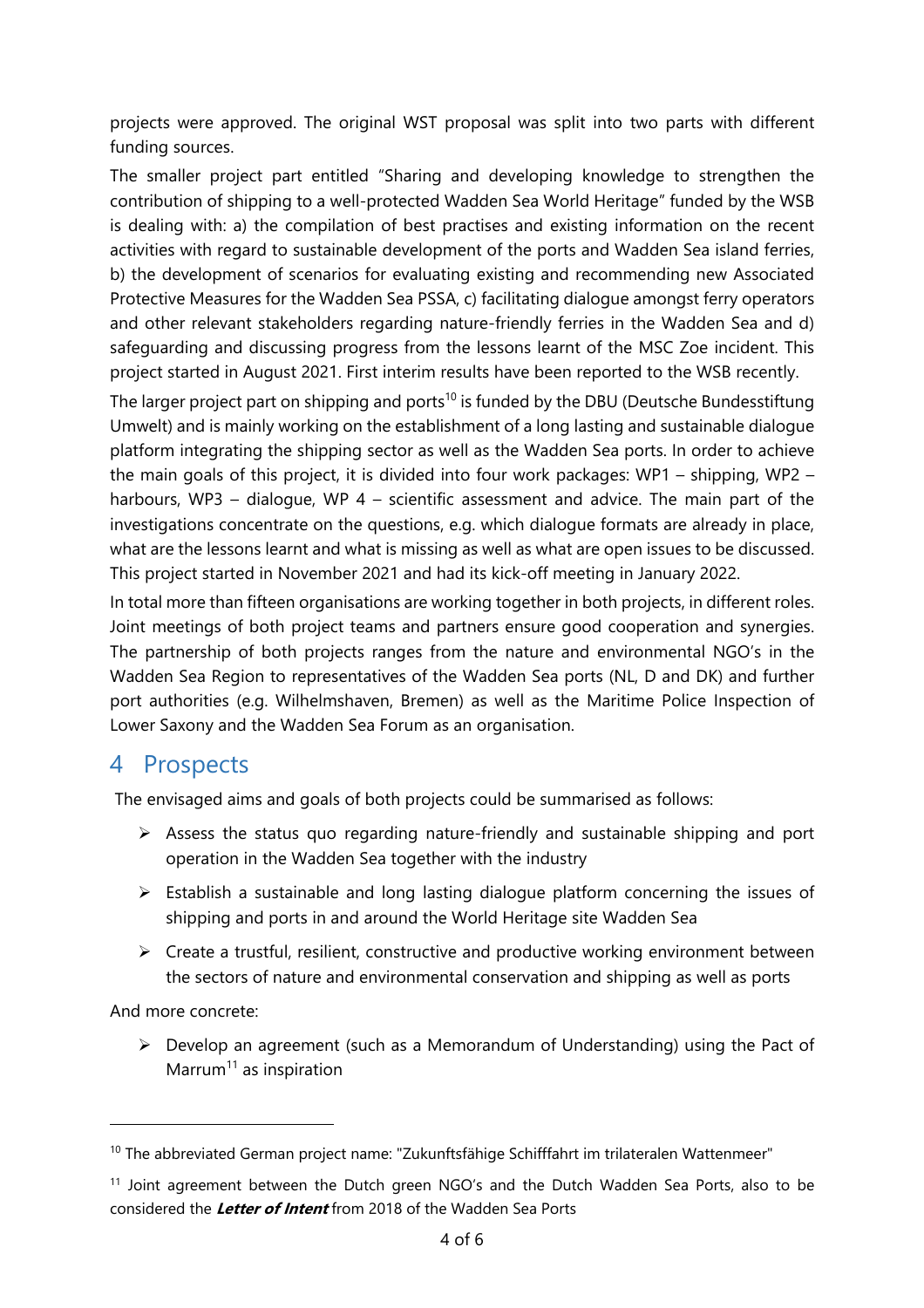- $\triangleright$  Jointly develop adequate dialogue formats
- $\triangleright$  Jointly develop a side event at the Trilateral Governmental Conference in 2022 in Wilhelmshaven
- $\triangleright$  Compile and provide data bases for best-practise in the sectors of shipping and ports and jointly develop recommendations on how to implement these in the Wadden Sea Region
- $\triangleright$  Encourage the development of incentives for adaptations towards environmentallyfriendly shipping and ports (e.g. to encourage the electrification of ferries in the Wadden Sea)

### 5 Annex

#### 5.1 List of Activities in the Wadden Sea Region

The following list of recent activities and policy developments in the Wadden Sea Region illustrates the necessity of re-starting a joint dialogue; which is mainly based on societal concerns (excerpt):

- $\checkmark$  Esbjerg Declaration on activities toward IMO, i.e. designation of Wadden Sea area as PSSA October 2001
- $\checkmark$  KIMO Resolution 1/08 (updated 2019): Lost Containers from Shipping October 2019
- $\checkmark$  Resolution of the WSF working group "Shipping & Harbour": Resolution on Shipping Safety Measures in the wider Wadden Sea Area – April 2013
- $\checkmark$  TWSC Tønder Declaration incl. Annex 5 on Operational Plan for PSSA February 2014
- $\checkmark$  TWSC Leeuwarden Declaration May 2018
- $\checkmark$  "The 2018 Call for Action for the Wadden Sea" by the Nature NGOs, asking for a more sustainable shipping – September 2018
- $\checkmark$  Letter of 12 nature and environmental NGO from The Netherlands to the ship-owner MSC as consequence of the MSC Zoe accident in January 2019 – September 2019
- $\checkmark$  Resolution of the Advisory Board Lower Saxon National Park Wadden Sea October 2019
- $\checkmark$  Resolution of the National Park curatorships Nordfriesland and Dithmarschen: Resolution on offshore risks posed by container shipping – September 2020
- $\checkmark$  Position paper of three Dutch green NGO's: Lessons learnt and recommended actions based on the container loss of the MSC Zoe – October 2020
- $\checkmark$  Renewal Resolution of the Advisory Board Lower Saxon National Park Wadden Sea: Improvement of the offshore protection of the UNESCO World Heritage site Wadden Sea – March 2021
- $\checkmark$  Petition of the Waddenvereniging spring 2021
- $\checkmark$  Report by The North Sea Foundation: "Scenarios and potential APM for the Wadden Sea PSSA" – December 2021
- $\checkmark$  . The 2022 Call for Action for the Wadden Sea" by the Nature NGOs, asking for a more sustainable shipping – February 2022